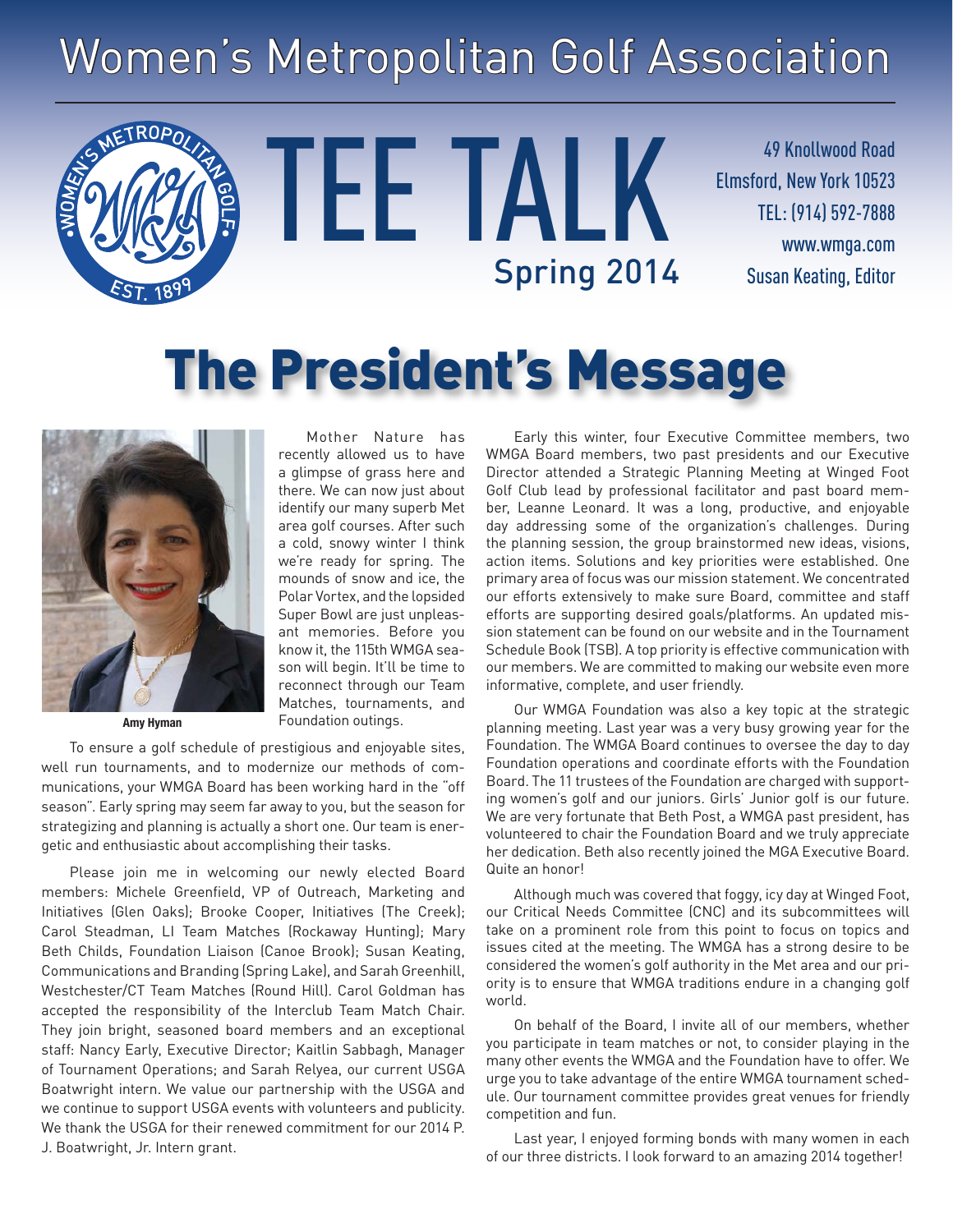# Get to Know the New Board



### **Mary Beth Childs Foundation**

Mary Beth grew up in New Jersey and is a lifelong member of Canoe Brook Country Club

in Summit, NJ. Mary Beth graduated from Seton Hall University with a BS degree in Marketing and additionally is the only female to have played on the University's men's golf team, since they did not offer a women's team until 30 years after she graduated. She is starting her second decade on the Athletics Committee at Seton Hall University, where she was elected into the Athletic Hall of Fame in 2008, and also serves on several committees within the business school. Mary Beth retired in 2007 after 27 years with Ford Motor Company and started her own marketing business in which Lincoln is her primary client. She is instrumental in Lincoln's sponsorship with the MET PGA, NJPGA and NJSGA. Mary Beth also works with Public Affairs for Ford Motor Company in New York City. Mary Beth looks forward to working on the WMGA Foundation.



#### **Brooke Cooper Initiatives**

Brooke is honored to join the WMGA Board and looks forward to contributing to the future of the organization. Brooke is

an avid golfer from The Creek Club in Long Island who enjoys playing in WMGA events and has had the privilege of competing in five USGA Mid-Amateur championships. Brooke is also a squash player who was a four-time All American at Harvard where she served as co-captain and was a member of three national championship teams. Professionally, Brooke is an investment banker at Morgan Stanley. She graduated from Harvard College and earned an MBA at Harvard Business School.

Brooke resides in New York City with her husband and two young sons, all of whom are golfers.



### **Michele Greenfield VP of Outreach, Marketing and Initiatives**

Michele Greenfield and her husband of 25 years,

Richard, reside on the north shore of Long Island in the Village of Muttontown. She grew up in Dutchess County, upstate New York, and received degrees in chemistry. Shortly after being wed, her husband began to patiently teach her the game of golf and in doing so, created a monster. Michele is the mother of two college graduates now, both of whom are avid golfers and fencers. She is eager to finally become an empty nester and perhaps donate some time to practice hitting that little white ball.

In the past, Michele volunteered as a WMGA course rater and served on the Board of Women's Cross County Golf Association. She was a member of The Muttontown Club for 25 years and was their Club Champ many times. For over 15 years, she acted as their Met Rep and Team Captain and held numerous positions on the Women's Board and Golf Committee. She also served on the Executive Committee of the Men's Board and their Golf Committee. In 2010, she moved on to the Engineers Club. There again, Michele took on the Met Rep and Team Captain roles, as well as aiding their Women's Group. This past year, Michele became a member of the Glen Oaks Club where she plays in the first series on their Met Team and serves on the Charity Committee.

In her personal time, Michele assists on the WMGA Foundation Board, LICAAD Board, American Cancer Society/Babe Zaharias Committees and the Dartmouth Parents and Grandparents Fund. She also is a huge sports fanatic, plays cards and enjoys traveling. She is proud to be a part of the WMGA organization and truly looks forward to fulfilling this new role as VP. "I cannot wait to wear the blue blazer!"



**Sarah Greenhill District Captain - Westchester/CT Team Matches**

Sarah joins the Women's Met

Board as a member from Round Hill Club, where she has played on her Met team for the past ten years. In addition to being involved in the Women's Met, Sarah is active in the Women's Tri County Golf Association. She has served multiple years as the Chair of Women's Golf at Round Hill, and is also currently a member of Round Hill's Board of Directors.

Sarah grew up outside of Boston as a member of The Country Club in Brookline, MA. While she grew up in a "tennis" family, she came to play and love the game of golf in her 20's. She is a past Club Champion at Glen Arbor, Nantucket Golf Club and Round Hill.

Sarah received her AB from Princeton University and her MBA from Harvard Business School. She became a Vice President at JP Morgan before leaving Wall Street to join a then startup software company, Ultimate Software. After the birth of her eldest child, Sarah left the corporate world and has been focused on raising her children.

Sarah and her husband Bobby have three girls ages 15, 13 and 11. Sarah has been active in volunteering in various capacities at their schools. In addition, she has been involved in many other charitable organizations, including serving on the Board of ConnCAN, an organization dedicated to improving Connecticut's public education system.



#### **Susan Keating Communications & Branding**

Susan joins the board as a member of Spring Lake Golf Club where she has been a mem-

ber since 1990. She has been on Spring Lake's Met team for several years. Susan currently serves as the Chairman of the 18-Hole Women's Group, and is on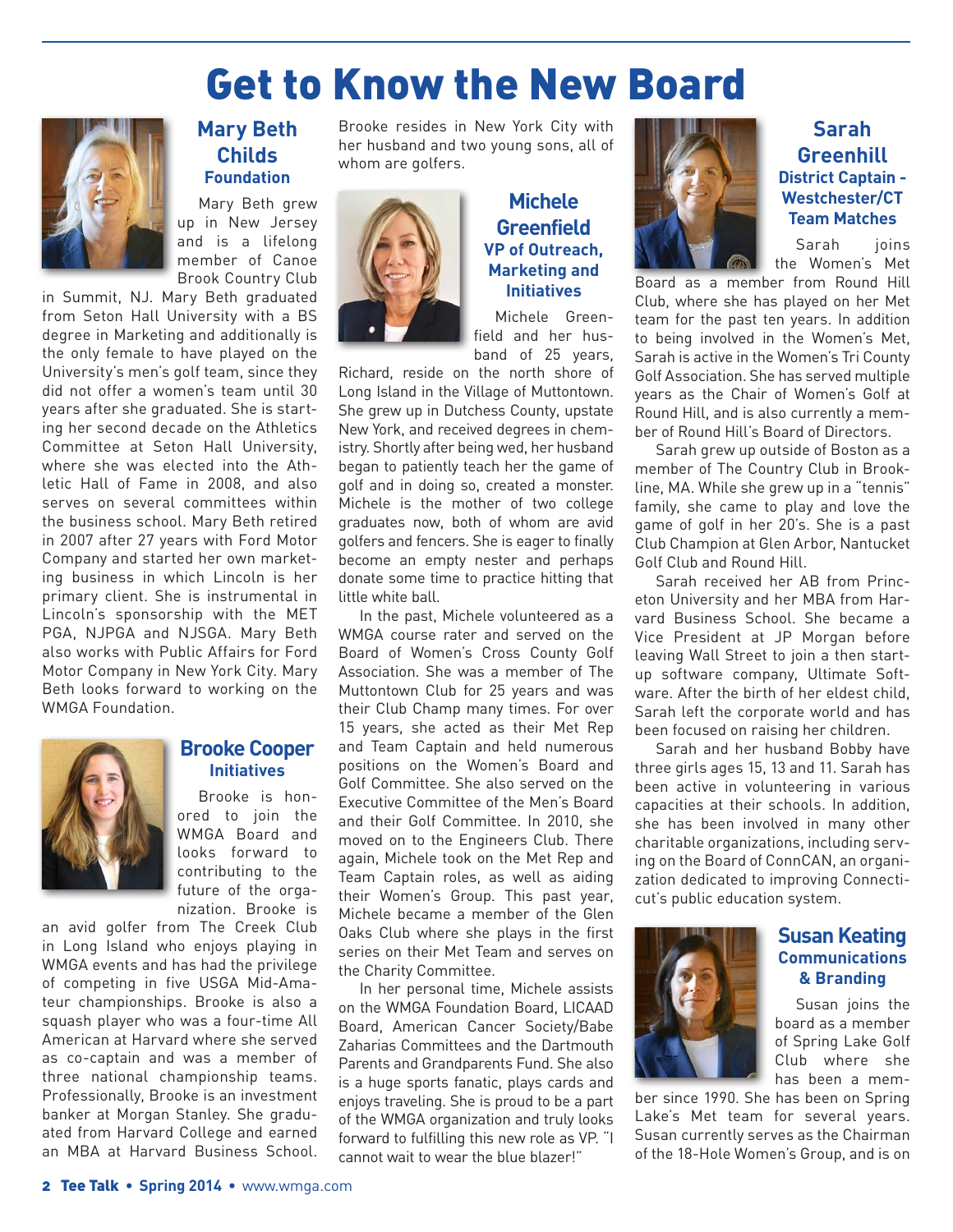the Golf Utilization Committee at SLGC. For the past six years, she has served as the Chairman of the Shore Interclub League, which consists of 10 Monmouth County clubs. She gave up this post to come on the board of the WMGA.

Susan received her BS in Accounting from Fairfield University, Fairfield, CT, where she also played on the tennis team. She earned her MBA in Finance from Pace University, NY. Susan worked for many years in banking and finance in New York and New Jersey. After serving for ten years as the Chairman of the Finance Council at St. Catharine Church in Spring Lake, Susan currently helps out with financial work at the Church, and also teaches CCD to 7th graders.

Susan resides in Avon-by-the-Sea with her husband Brian, an avid golfer, who convinced her to take up golf about twelve years ago. Susan and Brian have

two grown children, Brian, 26, and Ainsley, 23, who both live in New York City.



#### **Carol Steadman District Captain – Long Island Team Matches**

Carol grew up in the suburbs north of Chicago and moved

to New York City after graduating from Brown University. She received an MBA degree in Finance at Columbia Business School and joined Morgan Stanley in the Corporate Finance Department. She worked on Wall Street for 15 years, retiring in 2000. She then began her current career in residential real estate sales as an Associate Broker at Stribling & Associates in Manhattan, selling coops, townhouses and condos in the City and single family homes in Lawrence, NY. She divides her time between NYC and her home in Lawrence, NY.

Carol grew up in a golfing family but was primarily a tennis player until being bit by the golf bug in her 30's. She has been a member of the Rockaway Hunting Club in Lawrence, NY since 1979 and was Ladies Club Champion in 2007. She served on the Board of Governors for 14 years and was the Club Treasurer for 8 years. She was Chairman of the Ladies Golf Committee for 6 years and has been the Team Captain and Met Rep for the past 15 years.

When not traveling the world, playing golf or selling real estate, Carol is an avid gardener and is active in her community. She is currently the President of the Garden Club of Lawrence which supports many public service and conservation activities on Long Island.

### VP of Outreach, Marketing & Initiatives Message



**Michele Greenfield**

I am excited to be a part of your WMGA Board as the VP of Marketing, Outreach and Initiatives. In this position, I will look towards the future with fresh, new ideas; while respecting the tradition of our wonderful association. Communication is important and I welcome any comments or suggestions from all of you. Feedback helps our Board make decisions that will keep this organization strong.

Membership in the WMGA allows us the opportunity to forge new

friendships, while competing at some of the finest golf courses in

the country. We are so lucky! The 2014 season begins with a very sound membership. On behalf of the Board, I welcome our 259 new members and trust they'll enjoy their WMGA experience. Let's do all we can to get them to be active, long-term members. The future of our organization is dependent upon membership numbers. Times are changing and many golf organizations in the US are experiencing smaller growth. We, as your Board, are addressing this problem, along with many other issues. We are taking action and believe that we can remain one of the oldest and strongest golf associations in the country. We could use your help though. I ask each of you to assist the Board with our membership efforts. Please check your club's women's handicap roster. If someone with a Handicap Index of 23.0 or less is not a WMGA member, encourage her to join our association. She can come in at any time during the year. Membership in the WMGA demonstrates support for amateur golf for women and girls.

To all the Met Reps out there…Thank you! We appreciate all that you do. Mary Anne Kelly, our Membership Chair, has revised

the guidelines of a Met Rep, so that this important job will become clearer for everyone. Copies will be handed out at the Met Rep meetings, as well as being posted on our website under the Membership tab.

The WMGA Foundation continues their outstanding work for junior girls. They are grateful for the generous support and recognition given by so many of the WMGA members. This season, they have scheduled a Spring fundraising women's charity luncheon in May, as well as a benefit golf outing held in September. Look for more information about these two events in this current issue. Additional updates will follow, on our website and in future *Tee Talks.* Please try to support the Foundation!

Do you have any time to spare? We are always looking for members who want to get more involved in the WMGA. We have a number of volunteer opportunities available. If you have an interest in or want to learn about course rating, contact Heidi Komoriya. This is a very important task the WMGA provides that makes sure the handicapping system works properly. If you'd like to help out with any tournaments, contact Kaitlin Sabbagh, our Tournament Manager. Junior golf is also another opportunity to volunteer. Watching those young girls play is a real treat and we always need members to help. Contact Diane Mock for more information. Maybe you're interested in serving on the WMGA Board or one of its committees. There are many positions open next year and we need women with a passion for the game. Please contact this year's Nominating Chairman, Beth Post. You'll find all of these names and numbers in the Tournament Schedule Book.

Lastly, you might have noticed that we have revised our mission statement. You can find it via the website and inside the current TSB. It clearly shows our support of junior golf and the future of the game. I hope 2014 is your best golf season yet. I look forward to meeting you and hope to see you at a number of WMGA events.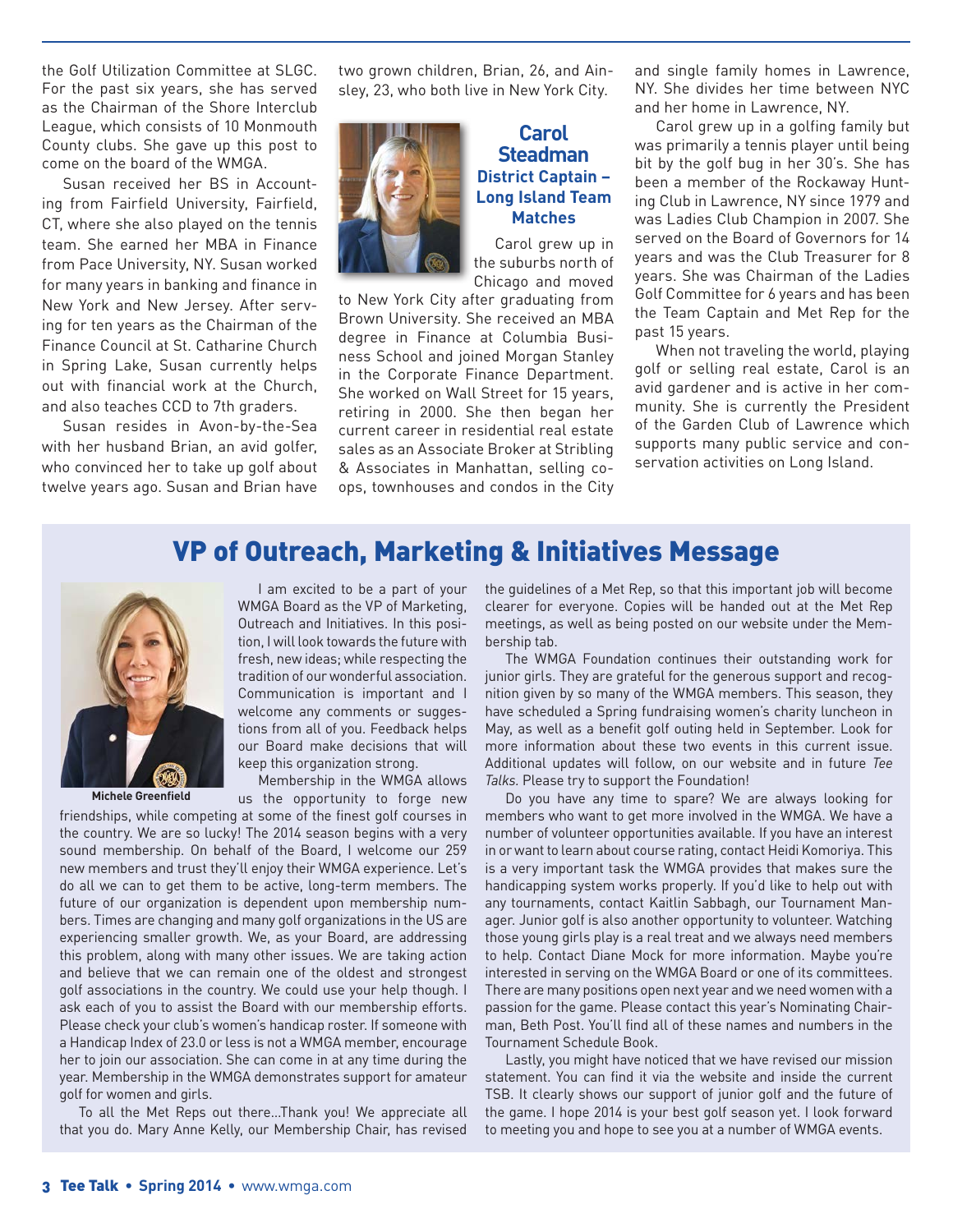# **2014 WMGA Board of Directors**

## **Officers**

President **Amy Hyman, Sunningdale** VP Of Competitions: Phyllis Gusick, Mount Kisco VP of Outreach, Marketing and Initiatives: Michele Greenfield, Glen Oaks Secretary: Secretary: Secretary: Entry and Mathleen Melli, Hackensack Treasurer: Valerie DePiro, Montclair



#### **Long Island Directors**

Interclub Team Matches: Carol Goldman, Port Jefferson Interclub Team Captain: Carol Steadman, Rockaway Hunting Junior Girls' Chair: Diane Mock, Huntington Crescent Initiatives Chair: Sales Cooper, The Creek

(L to R Back Row) Michele Greenfield, Diane Mock (L to R Front Row) Carol Steadman, Carol Goldman



Site & Club Relations Chair: Alicia Kapheim, Hopewell Valley Foundation: Mary Beth Childs, Canoe Brook Communications and Branding Susan Keating, Spring Lake Interclub Team Captain: Patty Savage, Beacon Hill

(L to R Back Row) Susan Keating, Patty Savage, Kathleen Melli (L to R Front Row) Alicia Kapheim, Valerie DePiro, Mary Beth Childs

#### **Westchester/Connecticut Directors**

Team Competitions Chair: Laura Algiero, Whippoorwill Membership Service Chair: Mary Anne Kelly, Winged Foot Course Rating Chair: Heidi Komoriya, Trump WC Interclub Team Captain: Sarah Greenhill, Round Hill

(L to R Back Row) Laura Algiero, Amy Hyman, Heidi Komoriya (L to R Front Row) Mary Anne Kelly, Phyllis Gusick, Sarah Greenhill





4 Tee Talk • **Spring 2014** • www.wmga.com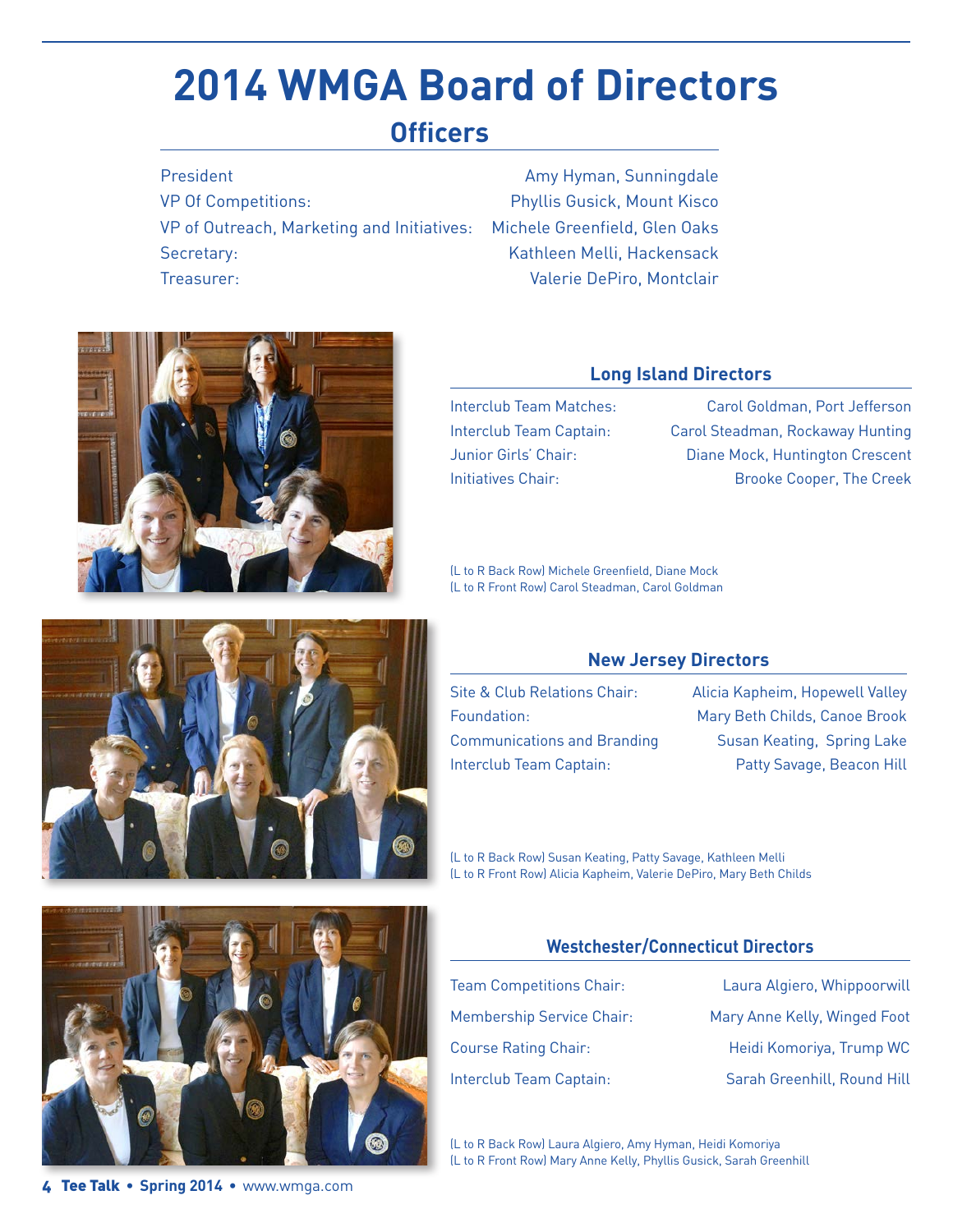### The WMGA Foundation



**Beth Post**

Golf is about giving back and being connected. The WMGA Foundation works in many ways to further those ideals.

Since our Foundation's inception in 2001, our members through their donations have been giving back by assisting girls with scholarships to institutions of higher learning. To date, we have awarded 79 scholarships. The Board has received many heart-felt notes from past recipients remarking on the importance of the financial assistance. At one of our Met Rep meetings, Shan-

non Rouillard, our guest speaker from the USGA, congratulated us on our scholarship program. She was a recipient of such a scholarship from her local golf association in Oregon. She told us it was invaluable financially, but also a reminder that women care about others. Her comments made us proud that the WMGA has such a high level of commitment to helping others. The Foundation wants to continue to award scholarships and expand its reach. This year's scholarship application deadline is April 21.

 In 2012, the WMGA decided to work more closely with the Foundation. A dedicated group of women built the Foundation, making it so successful. These include past presidents and board members Gerri Scarpa, Gale Brudner, Ann Probert, Doris Bennett, Randy Villani, Sue Fisher, Wendy Havens, Carol Pitzer, Jean Schob, Phyllis Anikstein, Barbara Israel, Donna Winston, and Dede Brooks.

The present Board of Trustees includes the following WMGA Board members: Diane Mock, Vice President; Val DePiro Secretary/Treasurer; Mary Beth Childs, Liaison; Michele Greenfield; Amy Hyman; and Kathleen Melli. Beth Post, President; Sarah Cohn; Judy Cuttone; Dale Kramer and Annesley MacFarlane also serve on the Foundation Board of Trustees.

In 2014, our Junior programs, Girls to the Tee and our Fellowship Program, will operate under the Foundation banner. Girls to the Tee, a clinic for girls from 8 to 16 hosted at Westchester Country Club, helps junior golfers get instruction from PGA professionals under the guidance of Gary Weir and Monique Thoresz. It is a wonderful day of girl power. On this day, we want to introduce girls to each other and teach some fundamentals of golf. Juniors can apply to our Fellowship Program and, if accepted, can become junior members of the WMGA. These girls could not join prior to this program as they are not members of member clubs. These young players are able to play in WMGA tournaments. Some of our WMGA members volunteer to mentor these juniors. We thank the Hal and Ruth Launders Charitable Trust for giving us the financial support for these programs.

We hope that many of you will come to our first spring fundraiser "Celebration of Women" Luncheon at Siwanoy Country Club on May 22, 2014. We are very excited that The Creek is the site for our 7th annual Foundation Golf Classic on September 25, 2014 which is open to women, men and mixed foursomes. The Lincoln Motor Company, our very dedicated sponsor, will be supporting the Foundation once again. Please put these exciting events on your calendar.

We are very grateful for the donations from individual WMGA members who support the Foundation and to clubs and golf organizations that support us. If we continue to be successful in these efforts, it will increase our support of girls' junior golf, expand our scholarship program, and continue to promote the game of golf to all women. It should be stressed that one of the important missions undertaken by the Foundation revolves around attracting young women to the game of golf. Very few organizations have our level of commitment. Your support has a direct and measurable impact on securing their future in the game.

**A Celebration of Women WMGA FOUNDATION SPRING FUNDRAISER Lunch + Trunk Show + Raffle**

**Honoring Gale Brudner and the WMGA Junior Intercity Teams**

**Featuring the Premiere of the Documentary** *Before Babe: The Women Who Changed Golf*

> **Thursday, May 22, 2014 Siwanoy Country Club 351 Pondfield Road Bronxville, New York 10708**

**\$100 per Person**

- **11:00 am – Reception & Trunk Show**
- **12:15 pm – Lunch & Honorary Awards**
- **1:15 pm – Film Screening**

**Tickets can be purchased online at wmga.com or through the WMGA Foundation at (914) 592–7888.**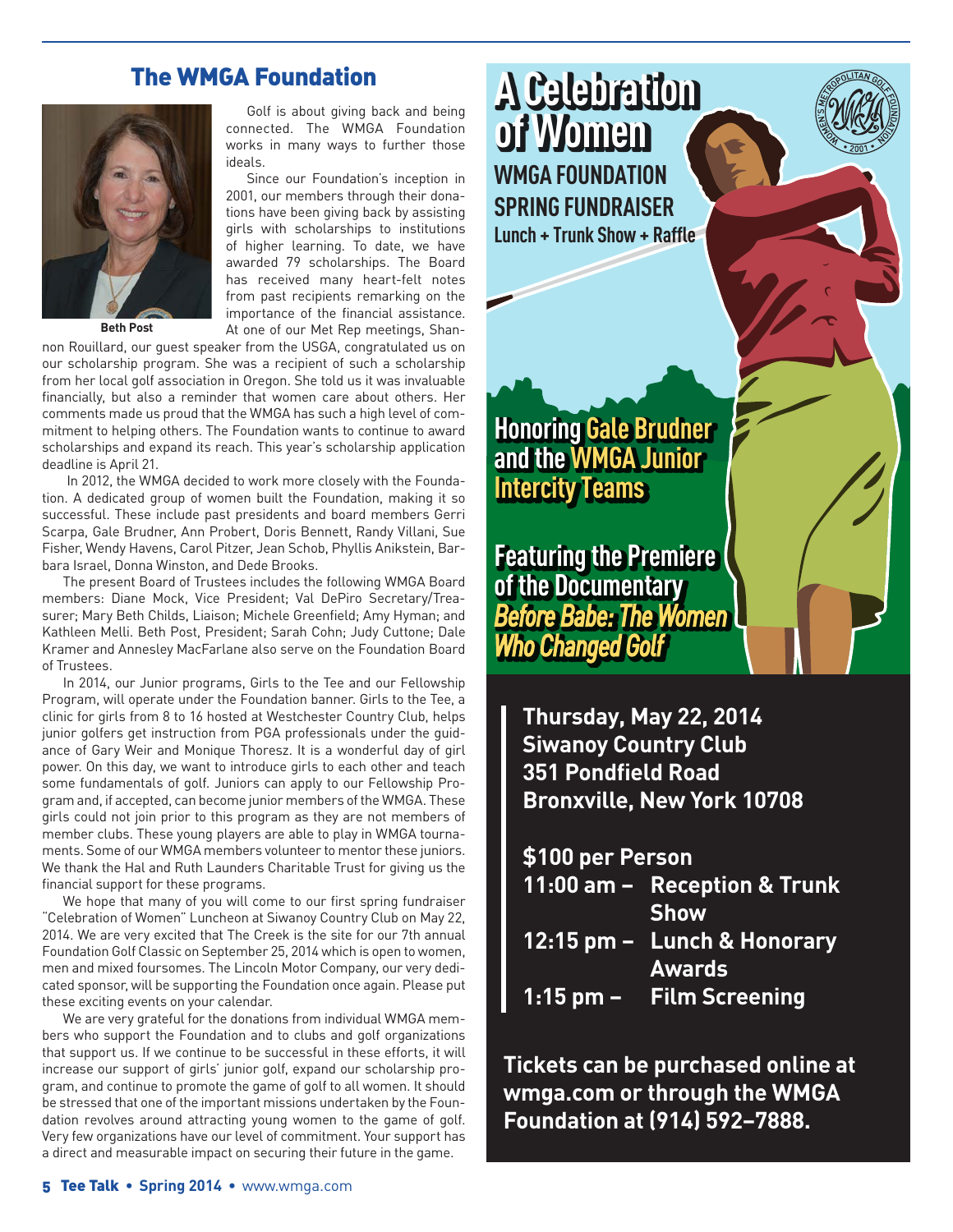## VP of Competitions' Message



**Phyllis Gusick**

Welcome to our 2014 season! Plans have been underway all winter and we are excited to get swinging. Remember, we are more than Team Matches. We have so many great tournaments from May through October and we hope you will come out and take part in the fun. Check out our website at www.wmga.com and begin marking your calendars. Tournament registration opens April 1 and remember, all entry fees include lunch!

Our Team Matches kick off on April 22 with the interdistrict playoffs at

Quaker Ridge Golf Club on May 15. I am sure it will prove to be a wonderful day of competition on a great golf course. Many thanks to our Interclub Chair Carol Goldman and her phenomenal team Patty Savage, Sarah Greenhill, and Carol Steadman.

I still have amazing memories of last season floating in my head, and this year's schedule is sure to be great as well. Some highlights include the Met Am on June 3 at Baltusrol Golf Club, the Match Play Championship on June 17-20 at North Shore Country Club, and the Stroke Play Championship on July 9-10 at Sunningdale Country Club. And don't miss all our family tournaments including the Husband-Wife A at Glen Arbor on October 9 and the Husband-Wife B at South

Fork on October 14. There will also be something new this season... our three Better Ball Net Tournaments will now be Better Ball Gross and Net! More prizes equal more fun. I want to give a huge thank you to Alicia Kapheim our Site and Club Relations Chair for all her hard work and dedication in securing our sites and putting together a great tournament schedule. It is the toughest job out there!

This year we are also very excited to be conducting our first ever qualifier for the U.S. Women's Amateur Four-Ball Championship. This is a brand new USGA event which will debut in 2015. The qualifier is scheduled for Wednesday, September 3rd at the Country Club of New Canaan and is open to women with HI 14.4 or below. Nancy Early, our Executive Director, encourages our members who are eligible to come out and play. According to Nancy, "The WMGA is thrilled to have been selected to conduct our first qualifier for the USGA and especially for the Women's Four-Ball Championship. This format is perfect for our members and we hope many women will find a partner and sign up."

The Tournament Schedule Book (TSB) is a wonderful resource for everything 'WMGA'. I encourage you to reference it often. In our never ending quest to provide the best possible player experience to our members, we have outlined 'Pace of Play' guidelines which can be found on page 14 of the TSB. Please take some time to examine these guidelines. Slow Play begins and ends with 'you' the player. Let's make 2014 the year we make a positive change. Looking forward to seeing everyone out on the course!

### Junior Girls' Message

The PGA of America is presently in the process of selecting the 2014 American Junior Ryder Cup Team, which will face off with Europe on their soil September 22 & 23 in Scotland at Blairgowrie Golf Club. The team will consist of six boys and six girls playing for its fourth-straight win this year. Remarkable! I curiously googled the rankings for the top Junior Girls to see who might be in contention for selection to this year's Junior Ryder Cup Team. To my delight, at the beginning of 2014, the number one position on the US Polo Junior Girls ranking belonged to Nicole Morales. Outstanding! Selections for the Junior Ryder Cup will be announced August 12. Fingers crossed. Three years ago Nicole was our Junior Intercity Team Captain accepting the Enos Cup Trophy in Pittsfield MA with grace and so much poise at the young age of 14. She inspired the group. She will inspire her collegiate team at Alabama next year. She is a true champion and an exceptional young lady. This June, our Junior Intercity team will compete against the best Junior Girls from Philadelphia and Massachusetts and just like the American Junior Ryder Cup team will be playing for its fourth-straight win. Please cheer our Junior Girls on and support us as we play our best at Longmeadow CC in Massachusetts on June 24 & 25. Selections for this team will come from our Junior Girls' membership.

Our WMGA region has a strong community of girls playing great golf and enjoying being part of a team experience. Competing on their high school varsity golf teams during the school year and taking advantage of the tremendous number of golfing opportunities available to them during the summer has grown the game and opened up opportunities for our youngest players. Our Association has a full schedule of events to encourage young ladies to learn the game and compete in a welcoming and friendly atmosphere. Our Junior Girls' Open and Maureen Orcutt Trophy tournament are open to ANY junior girl in the metropolitan area and she does not need to be a member of the WMGA to compete. Sign up on our website or call the WMGA office for information about what we offer Junior Girls.



**[L to R] Anina Ku, Samantha Sessa, Hana Ku, Catherine McEvoy, Alessandra Ricigliano, Diane Mock, Faith Garcia**

As you've read, many exciting things are happening with the WMGA Foundation. This year, our Junior programs will be conducted under the WMGA Foundation banner. In addition to providing scholarships for young ladies who are advancing their education and have an interest in golf and golfing activities, the Foundation will help us expand our Junior Fellowship and Girls to the Tee programs. The www.wmga.com website provides applications and information for all of these outstanding opportunities. Encouraging participation in tournament play for Junior Girls is part of our mission and purpose at the WMGA. I am available at any time by telephone or email if you have any questions or concerns about the WMGA Junior Golf Program.

Play well and be your best, **Diane Mock** *WMGA Junior Girls' Chair, WMGA Foundation Vice President*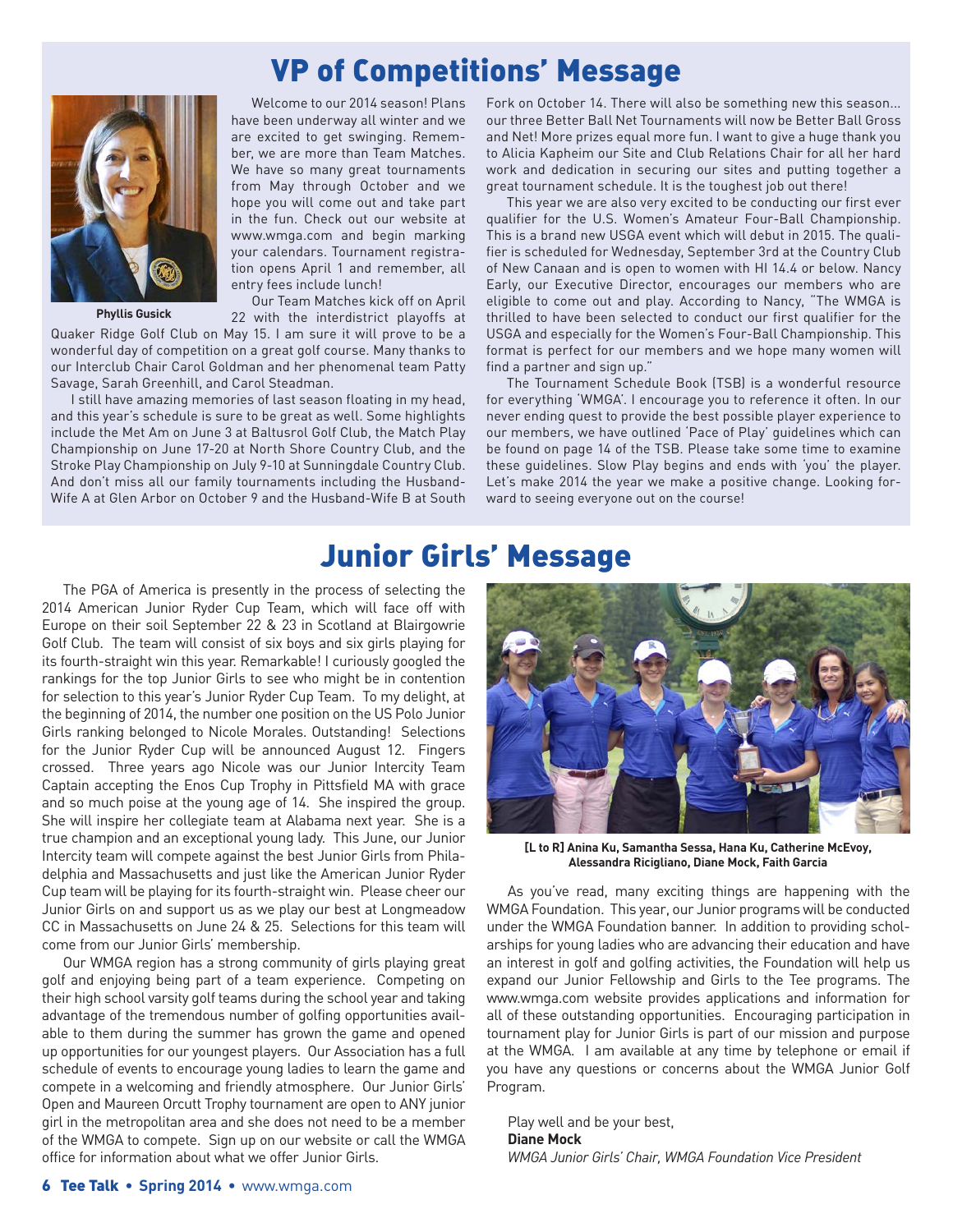# Stroke Play Championship Comes to Sunningdale



**Third Hole at Sunningdale Country Club** *Photo taken by Helen Stock, MGA*

The 149 acres that Sunningdale calls home was purchased in 1916 and was open for play in 1918. The golf course was designed by Seth Raynor, an architect venerated today for the many famous golf courses he designed.

Around 1919, if a club was interested in making any alterations to their course, Walter Travis would have been among the leading candidates to consider. A three-time US Amateur champion (1900, 1901 and 1903) and British Amateur champion (1904), it was at this point in his career where he was looking to step up his golf course design efforts having come to the end of his competitive playing days.

After a long period of quiescence, Sunngdale is once again in the midst of a course renovation. To date, golf course architect Mike DeVries of Traverse City, Michigan has remodeled eight of our greens. As to the new green complexes, what motivated us to do so can be summed up in a wonderful quote attributed to C.B. Macdonald that "putting greens are to a golf course what faces are to a portrait." Without exception, each new green that Mike DeVries has built for us contains wonderful, bold contour with many more interesting pin locations some of which are benign and easy to acquire, while others demand nothing less than total commitment.

But the real strength of Sunningdale's golf course, which our Club's Forefathers alerted us to, is the land. After completing the seventh hole, one should take a quick detour to the new back tee on the 8th and take a look around. It is the highest point on the golf course and the vistas from there are worth the few extra steps. As Mike DeVries might say, you can truly see how beautifully the land "moves." But this movement comes with golfing price tag…do not expect many flat lies! The original Raynor routing is very much intact, and the humps, bumps and hillocks that he found on the property are still very much a part of it. They provide just enough strategic interest to engage the golfer. The player cannot just hit shots. The right line to the hole must be contemplated. In short, Sunningdale requires the golfer to think their way around the course.

We look forward to hosting the WMGA Stroke Play Championship on July 9-10. Our Green Superintendent, Sean Cain, will have the course in tip-top shape. We believe you will find the golfing experience challenging but fair and at the same time good fun.

> **By Mike Moss** Sunningdale Member

## WMGA Foundation Scholarship Opportunity

**Applications Due April 21, 2014** www.wmga.com for application

If you know a young woman who has exhibited an interest or association with the game of golf, please encourage her to apply. The application can be found on the WMGA website or by calling the office, (914) 592-7888.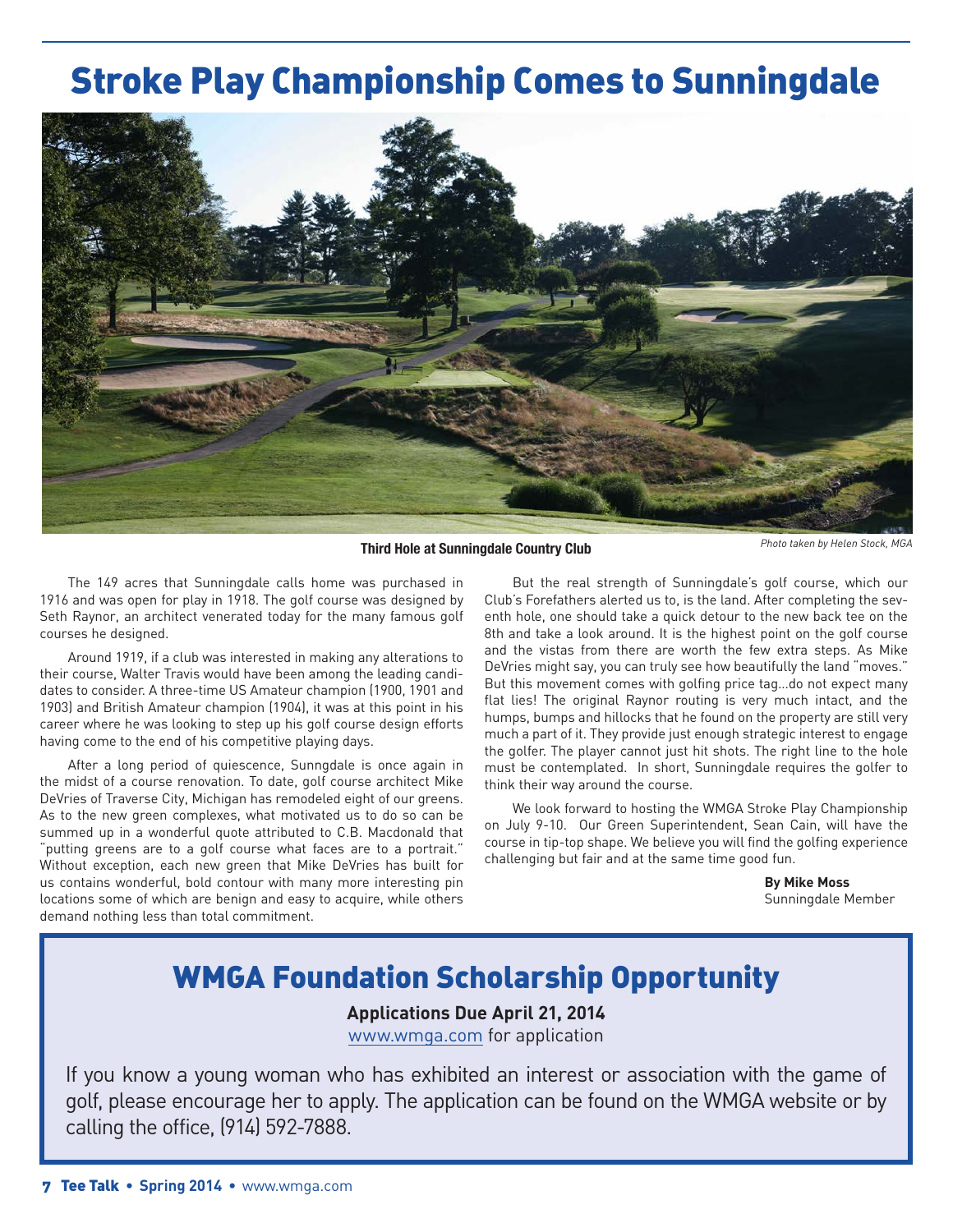# **2014 WMGA TOURNAMENT SCHEDULE**

(Subject to Change)

| <b>DATE</b>                                     | <b>EVENT</b>                                                                          | <b>HOST CLUB</b>                     |
|-------------------------------------------------|---------------------------------------------------------------------------------------|--------------------------------------|
| April 22, 24, 29, May 1, 6                      | <b>Team Matches</b>                                                                   |                                      |
| May 13, 14 or 15<br><b>May 15</b><br>May 28, 29 | <b>Challenge Rounds</b><br><b>Interdistrict Playoff</b><br><b>Griscom Cup Matches</b> | Quaker Ridge (WCT)<br>Glen Oaks (LI) |
| June 3                                          | <b>WMGA/MGA Met Amateur Championship</b>                                              | Baltusrol (NJ)                       |
| June 5                                          | <b>Golf Illustrated Trophy Tournament</b>                                             | Forest Hill (NJ)                     |
| <b>June 10</b>                                  | Myra D. Paterson Trophy Tournament                                                    | Garden City (LI)                     |
| June 11                                         | One Day Stroke Play A&B                                                               | Laurel Links (LI)                    |
| <b>June 17-20</b>                               | <b>Match Play Championship</b>                                                        | North Shore (LI)                     |
| <b>June 23</b>                                  | <b>Seniors B Championship</b>                                                         | Southward Ho (LI)                    |
| <b>June 23, 24</b>                              | <b>Seniors A Championship</b>                                                         | Southward Ho (LI)                    |
| <b>June 24-25</b>                               | <b>Junior Intercity Team Matches</b>                                                  | Longmeadow, MA                       |
| June 30, July 1                                 | <b>WMGA/Met PGA Open</b>                                                              | Waccabuc (WCT)                       |
| <b>July 9-10</b>                                | <b>Stroke Play Championship</b>                                                       | Sunningdale (WCT)                    |
| July 11                                         | <b>Maureen Orcutt Trophy Tournament</b>                                               | <b>White Beeches (NJ)</b>            |
| <b>July 24</b>                                  | Sister-Brother, Sister-Sister Championships                                           | Lake Mohawk (NJ)                     |
| July 30                                         | <b>Better Ball Gross &amp; Net Tournament</b>                                         | Paramount (WCT)                      |
| <b>August 5</b>                                 | <b>Better Ball B Championship</b>                                                     | Ardsley (WCT)                        |
| <b>August 11</b>                                | Mother-Daughter Championship                                                          | <b>Basking Ridge (NJ)</b>            |
| <b>August 11</b>                                | <b>Father-Daughter Championship</b>                                                   | <b>Basking Ridge (NJ)</b>            |
| <b>August 12</b>                                | <b>Sis Choate Tournament</b>                                                          | Sands Point (LI)                     |
| <b>August 18</b>                                | <b>Mother-Son Championship</b>                                                        | Brookville (LI)                      |
| <b>August 21</b>                                | 'B" Stroke Play Championship                                                          | Greenacres (NJ)                      |
| <b>August 26</b>                                | <b>One Day Stroke Play A&amp;B</b>                                                    | Waccabuc (WCT)                       |
| <b>August</b>                                   | Junior Girls' Open Championship                                                       | TBD                                  |
| <b>September 9</b>                              | <b>Better Ball Gross &amp; Net Tournament</b>                                         | Twin Brooks (NJ)                     |
| <b>September 11</b>                             | <b>MGA/WMGA Mixed Pinehurst</b>                                                       | Forsgate (NJ)                        |
| <b>September 16</b>                             | One Day Stroke Play A&B                                                               | Alpine (NJ)                          |
| <b>September 18</b>                             | <b>John B. Mackie Memorial Tournament</b>                                             | Inwood (LI)                          |
| <b>September 25</b>                             | <b>WMGA Foundation Golf Classic</b>                                                   | The Creek (LI)                       |
| October 7, 8                                    | <b>Better Ball A Championship</b>                                                     | North Jersey (NJ)                    |
| <b>October 9</b>                                | Husband-Wife "A" Championship                                                         | Glen Arbor (WCT)                     |
| October 14                                      | Husband-Wife "B" Championship                                                         | South Fork (LI)                      |
| <b>October 16 - 18</b>                          | <b>French American Challenge</b>                                                      | Saint-Cloud, France                  |
| <b>October 21</b>                               | <b>Volunteer Tournament</b>                                                           | Knollwood (WCT)                      |
| <b>October 22</b>                               | <b>Better Ball Gross &amp; Net Tournament</b>                                         | Village Club (LI)                    |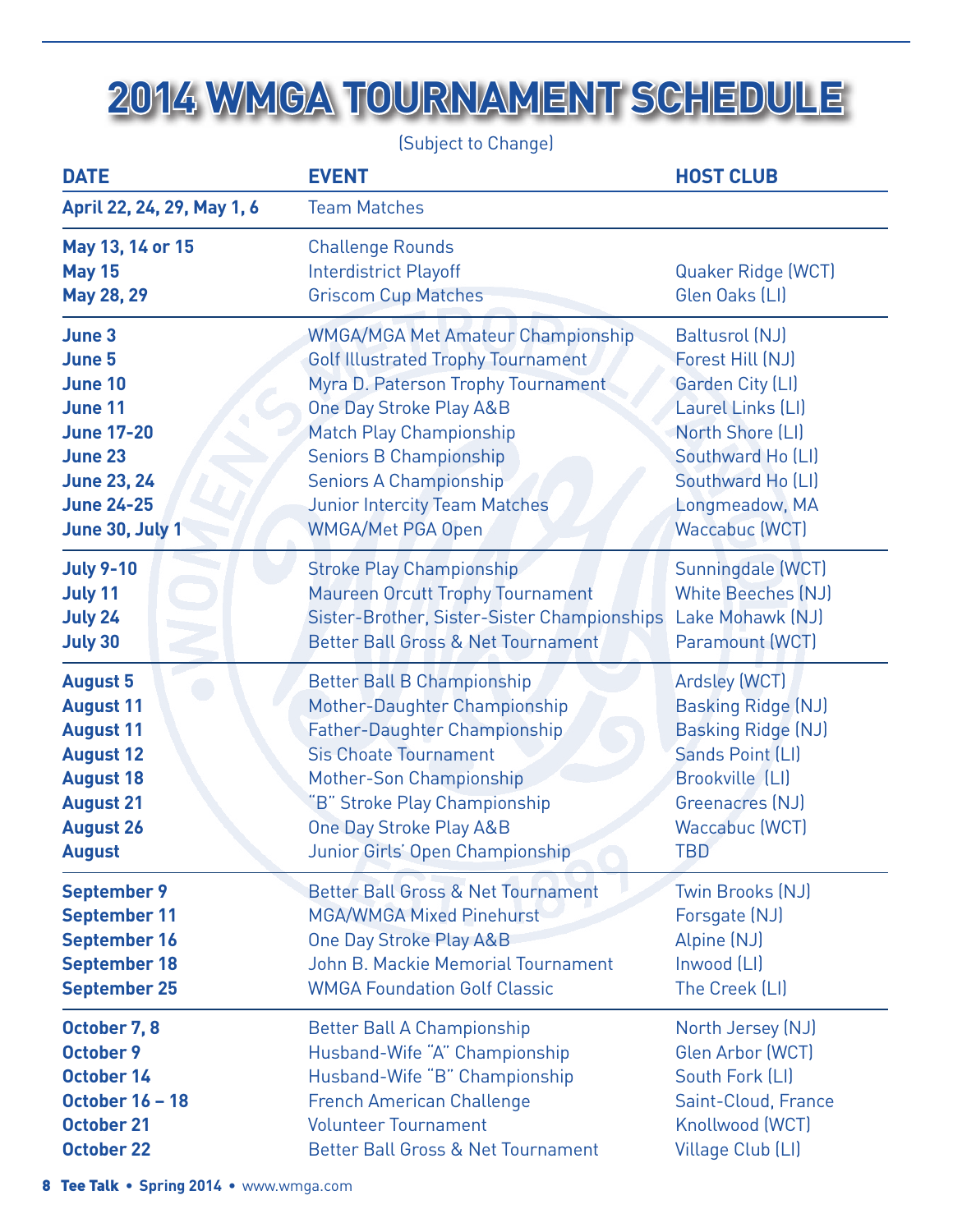#### **LONG ISLAND DISTRICT CAPTAIN** Carol Steadman **516-374-0240**

# **2014 WMGA INTERCLUB TEAM MATCH SCHEDULE**

### **LONG ISLAND DISTRICT**

#### **CHALLENGE ROUNDS**

Tuesday May 13, 2014 Rain Date - May 14 or May 15, 2014 **INTERDISTRICT PLAY-OFF** Thursday May 15, 2014 Quaker Ridge Golf Club Scarsdale, New York

Subject to change

#### **SERIES 1 SERIES 2 SERIES 3 SERIES 4 SERIES 5 SERIES 6 SERIES 7 SERIES 8** Meadow Brook The Creek Old Westbury Nissequogue Garden City Mill River Southward Ho 2 North Hempstead 2 Piping Rock 1 North Shore 1 Nassau Nassau Village Club of SP Indian Hills Huntington Crescent 2 St. George's 2 Muttontown<br>1 Bellport 1 Huntington 1 Cherry Valley Cold Spring 1 North Hills Bellport 2 Lake Success 2 Cold Spr Bellport 1 Muntington 1 Cherry Valley Cold Spring 1 North Hills Bellport 2 Lake Success 2 Cold Spring 2 Huntington Crescent 1 St. George's 1 Piping Rock 2 Southampton Hempstead 1 Lawrence Hempstead 2 Engineers Glen Oaks North Hempstead 1 Port Jefferson Seawane Fresh Meadow Westhampton Maidstone North Shore 2

**SERIES CAPTAIN** 

516-676-3333 516-621-1662 516-365-7922 516-367-3367 631-427-4142 631-499-1832 631-968-0513 516-767-6488

#### Southward Ho 1 Rockaway Hunting Lake Success 1 BYE Huntington 2 Rockville Links The Hamlet Plandome **SERIES CAPTAIN SERIES CAPTAIN SERIES CAPTAIN SERIES CAPTAIN SERIES CAPTAIN SERIES CAPTAIN SERIES CAPTAIN SERIES CAPTAIN** Nina Burchfield Cheryl Brayman Evie Mayer Bonnie Rich Marie Gibbons Maria Lippolis Becky Halleron Karen Walsh

#### **TUESDAY, APRIL 22, 2014**

**SERIES 1 HUNTINGTON CRESCENT**  Huntington Crescent 1 vs. Southward Ho 1 Piping Rock 1 vs. Bellport 1 Meadow Brook vs. Glen Oaks

**SERIES 2 ST. GEORGE'S**  St. George's 1 vs. Rockaway Hunting North Shore 1 vs. Huntington 1 The Creek vs. North Hempstead 1

**SERIES 3 CHERRY VALLEY** Cherry Valley vs. Piping Rock 2 Old Westbury vs. Nassau Port Jefferson vs. Lake Success 1

**SERIES 4 SEAWANE** Southampton vs. Seawane Village Club of SP vs. Cold Spring 1 Nissequogue vs. BYE

**SERIES 5 HEMPSTEAD**  Hempstead 1 vs. Huntington 2 Indian Hills vs. North Hills Garden City vs. Fresh Meadow

**SERIES 6 HUNTINGTON CRESCENT**  Huntington Crescent 2 vs. Westhampton Mill River vs. Lawrence Bellport 2 vs. Rockville Links

**SERIES 7 THE HAMLET** St. George's 2 vs. The Hamlet Southward Ho 2 vs. Lake Success 2 Hempstead 2 vs. Maidstone

**SERIES 8 MUTTONTOWN** Muttontown vs. North Shore 2 North Hempstead 2 vs. Engineers Cold Spring 2 vs. Plandome

#### **THURSDAY, APRIL 24, 2014**

**SERIES 1 SOUTHWARD HO**  Piping Rock 1 vs. Southward Ho 1 Meadow Brook vs. Bellport 1 Huntington Crescent 1 vs. Glen Oaks

**SERIES 2 NORTH HEMPSTEAD**  Huntington 1 vs. North Hempstead 1 North Shore 1 vs. St. George's 1 The Creek vs. Rockaway Hunting

**SERIES 3 PIPING ROCK**  Piping Rock 2 vs. Lake Success 1 Nassau vs. Cherry Valley Old Westbury vs. Port Jefferson

**SERIES 4 VILLAGE CLUB OF SP** Nissequogue vs. Village Club of SP Cold Spring 1 vs. Southampton Seawane vs. BYE

**SERIES 5 FRESH MEADOW** North Hills vs. Fresh Meadow Indian Hills vs. Hempstead 1 Garden City vs. Huntington 2

**SERIES 6 LAWRENCE** Lawrence vs. Rockville Links Huntington Crescent 2 vs. Bellport 2 Mill River vs. Westhampton

**SERIES 7 HEMPSTEAD**  Hempstead 2 vs. The Hamlet St. George's 2 vs. Lake Success 2 Southward Ho 2 vs. Maidstone

**SERIES 8 COLD SPRING**  Cold Spring 2 vs. Engineers North Hempstead 2 vs. Muttontown North Shore 2 vs. Plandome

#### **TUESDAY, APRIL 29, 2014**

**SERIES 1 GLEN OAKS** Bellport 1 vs. Glen Oaks Piping Rock 1 vs. Huntington Crescent 1 Meadow Brook vs. Southward Ho 1

**SERIES 2 HUNTINGTON**  Huntington 1 vs. St. George's 1 The Creek vs. North Shore 1 North Hempstead 1 vs. Rockaway Hunting

**SERIES 3 NISSEQUOGUE** Cherry Valley vs. Port Jefferson Nassau vs. Piping Rock 2 Old Westbury vs. Lake Success 1

**SERIES 4 BROOKVILLE** Nissequogue vs. Cold Spring 1 Village Club of SP vs. Seawane Southampton vs. BYE

**SERIES 5 INDIAN HILLS** Indian Hills vs. Fresh Meadow Garden City vs. Hempstead 1 North Hills vs. Huntington 2

**SERIES 6 ROCKVILLE LINKS** Huntington Crescent 2 vs. Rockville Links Mill River vs. Bellport 2 Lawrence vs. Westhampton

**SERIES 7 ST. GEORGE'S**  St. George's 2 vs. Maidstone Southward Ho 2 vs. Hempstead 2 Lake Success 2 vs. The Hamlet

**SERIES 8 ENGINEERS** Engineers vs. Plandome Muttontown vs. Cold Spring 2 North Hempstead 2 vs. North Shore

#### **THURSDAY, MAY 1, 2014**

**SERIES 1 PIPING ROCK**  Piping Rock 1 vs. Glen Oaks Meadow Brook vs. Huntington Crescent 1 Bellport 1 vs. Southward Ho 1

**SERIES 2 ROCKAWAY HUNTING** North Shore 1 vs. Rockaway Hunting The Creek vs. Huntington 1 St. George's 1 vs. North Hempstead 1

**SERIES 3 NASSAU** Nassau vs. Port Jefferson Old Westbury vs. Piping Rock 2 Cherry Valley vs. Lake Success 1

**SERIES 4 COLD SPRING**  Cold Spring 1 vs. Seawane Nissequogue vs. Southampton Village Club of SP vs. BYE

**SERIES 5 HUNTINGTON**  Indian Hills vs. Huntington 2 Garden City vs. North Hills Hempstead 1 vs. Fresh Meadow

**SERIES 6 WESTHAMPTON** Bellport 2 vs. Westhampton Huntington Crescent 2 vs. Lawrence Mill River vs. Rockville Links

**SERIES 7 LAKE SUCCESS**  Lake Success 2 vs. Hempstead 2 Southward Ho 2 vs. St. George's 2 Maidstone vs. The Hamlet

**SERIES 8 NORTH SHORE**  Cold Spring 2 vs. North Shore 2 Muttontown vs. Engineers North Hempstead 2 vs. Plandome

#### **TUESDAY, MAY 6, 2014**

**SERIES 1 BELLPORT**  Bellport 1 vs. Huntington Crescent 1 Meadow Brook vs. Piping Rock 1 Glen Oaks vs. Southward Ho 1

**SERIES 2 NORTH SHORE**  North Shore 1 vs. North Hempstead 1 The Creek vs. St. George's 1 Huntington 1 vs. Rockaway Hunting

**SERIES 3 LAKE SUCCESS** Nassau vs. Lake Success 1 Old Westbury vs. Cherry Valley Piping Rock 2 vs. Port Jefferson

**SERIES 4 SOUTHAMPTON** Village Club of SP vs. Southampton Nissequogue vs. Seawane Cold Spring 1 vs. BYE

**SERIES 5 NORTH HILLS** North Hills vs. Hempstead 1 Garden City vs. Indian Hills Fresh Meadow vs. Huntington 2

**SERIES 6 BELLPORT**  Bellport 2 vs. Lawrence Mill River vs. Huntington Crescent 2 Westhampton vs. Rockville Links

**SERIES 7 MAIDSTONE** Lake Success 2 vs. Maidstone St. George's 2 vs. Hempstead 2 Southward Ho 2 vs. The Hamlet

**SERIES 8 PLANDOME** Muttontown vs. Plandome North Hempstead 2 vs. Cold Spring 2 Engineers vs. North Shore 2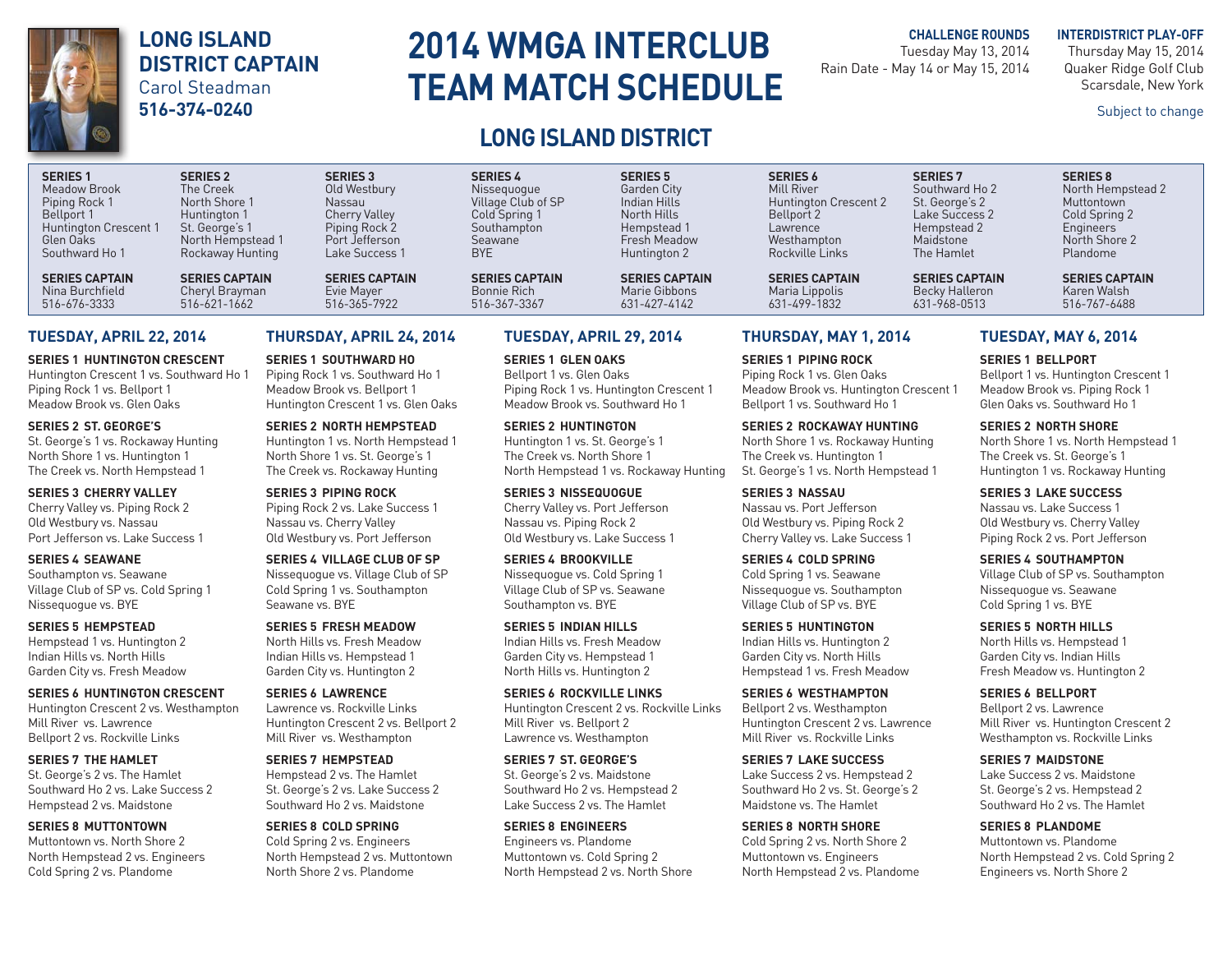### **NEW JERSEY DISTRICT CAPTAIN** Patty Savage

**732-671-2058**

# **2014 WMGA INTERCLUB TEAM MATCH SCHEDULE**

#### **CHALLENGE ROUNDS**

Tuesday May 13, 2014 Rain Date - May 14 or May 15, 2014 **INTERDISTRICT PLAY-OFF** Thursday May 15, 2014 Quaker Ridge Golf Club Scarsdale, New York

Subject to change

### **NEW JERSEY DISTRICT**

| <b>SERIES1</b><br>Somerset Hills 1<br>Cherry Valley 1<br>Montclair 1<br>Spring Lake 1<br>Springdale<br><b>Baltusrol 1</b> | <b>SERIES 2</b><br><b>Basking Ridge</b><br>Plainfield 1<br>Rumson<br>White Beeches<br>Canoe Brook 1<br>Beacon Hill 1 | <b>SERIES 3</b><br>North Jersey<br>Deal 1<br>Manasquan River<br><b>Roxiticus</b><br>Raritan Valley 1<br>Jumping Brook | <b>SERIES 4</b><br><b>Essex Fells</b><br>Oak Hill<br><b>Baltusrol 2</b><br>Bedens Brook<br>Mountain Ridge 1<br>Fairmount | <b>SERIES 5</b><br>Rockaway River 1<br>Alpine 1<br>Hackensack<br>Upper Montclair<br>Mendham 1<br>Brooklake | <b>SERIES 6</b><br>Green Brook<br>Ridgewood 1<br>Copper Hill<br>Forsgate 1<br>Knickerbocker<br>Montclair 2 | <b>SERIES 7</b><br><b>Stanton Ridge</b><br><b>Richmond County 1</b><br>Forest Hill<br>Manasquan River 2<br><b>Navesink</b><br>Peddie School | <b>SERIES 8</b><br>The Ridge<br>Echo Lake<br>Crestmont 1<br>Canoe Brook 2<br>Plainfield 2<br><b>Spring Brook</b> | <b>SERIES 9</b><br>Rock Spring<br>Greenacres<br>Forsgate 2<br>Trump-Bedminster Arcola<br>Ramsev<br>Spring Lake 2 | <b>SERIES 10</b><br>Rockaway River 2<br><b>Richmond County 2</b><br>Cherry Valley 2<br>Jasna Polana<br>Alpine 2 | <b>SERIES 11</b><br>Mountain Ridge 2<br>Raritan Valley 2<br><b>Hamilton Farm</b><br>Deal 2<br>Beacon Hill 2<br>Somerset Hills 2 | <b>SERIES 12</b><br>Ridgewood 2<br>Metuchen<br>Crestmont 2<br>Mendham 2<br><b>NJ National</b><br>Glen Ridge |
|---------------------------------------------------------------------------------------------------------------------------|----------------------------------------------------------------------------------------------------------------------|-----------------------------------------------------------------------------------------------------------------------|--------------------------------------------------------------------------------------------------------------------------|------------------------------------------------------------------------------------------------------------|------------------------------------------------------------------------------------------------------------|---------------------------------------------------------------------------------------------------------------------------------------------|------------------------------------------------------------------------------------------------------------------|------------------------------------------------------------------------------------------------------------------|-----------------------------------------------------------------------------------------------------------------|---------------------------------------------------------------------------------------------------------------------------------|-------------------------------------------------------------------------------------------------------------|
| <b>SERIES CAPTAIN</b>                                                                                                     | <b>SERIES CAPTAIN</b>                                                                                                | <b>SERIES CAPTAIN</b>                                                                                                 | <b>SERIES CAPTAIN</b>                                                                                                    | <b>SERIES CAPTAIN</b>                                                                                      | <b>SERIES CAPTAIN</b>                                                                                      | <b>SERIES CAPTAIN</b>                                                                                                                       | <b>SERIES CAPTAIN</b>                                                                                            | <b>SERIES CAPTAIN</b>                                                                                            | <b>SERIES CAPTAIN</b>                                                                                           | <b>SERIES CAPTAIN</b>                                                                                                           | <b>SERIES CAPTAIN</b>                                                                                       |
| Sue Sardi                                                                                                                 | Maggie Pizzone                                                                                                       | Madelyn Caporaso                                                                                                      | Miles Dumont                                                                                                             | Gabi Hearn                                                                                                 | <b>Bernice Slezak</b>                                                                                      | Dorie Scully                                                                                                                                | Beth Bauman                                                                                                      | Teresa Egan                                                                                                      | Judy Vogt                                                                                                       | Stephanie Hensal                                                                                                                | Audrey Fischer                                                                                              |
| $ 609-333-1170$                                                                                                           | 973-386-9121                                                                                                         | 732-359-6284                                                                                                          | 609-924-9247                                                                                                             | 973-539-1753                                                                                               | 201-768-7254                                                                                               | 609-575-3444                                                                                                                                | 609-924-5563                                                                                                     | 732-775-2482                                                                                                     | 609-921-1639                                                                                                    | 732-309-5806                                                                                                                    | 908-672-7005                                                                                                |

#### **TUESDAY, APRIL 22, 2014**

**SERIES 1 MONTCLAIR**  Montclair 1 vs. Spring Lake 1 Somerset Hills 1 vs. Cherry Valley 1 Springdale vs. Baltusrol 1

**SERIES 2 PLAINFIELD** Plainfield 1 vs. Canoe Brook 1 Basking Ridge vs. White Beeches Rumson vs. Beacon Hill 1

**SERIES 3 MANASQUAN RIVER** Manasquan River 1 vs. Roxiticus North Jersey vs. Deal 1 Raritan Valley 1 vs. Jumping Brook

**SERIES 4 MOUNTAIN RIDGE** Baltusrol 2 vs. Mountain Ridge 1 Oak Hill vs. Bedens Brook Essex Fells vs. Fairmount

**SERIES 5 BROOKLAKE** Alpine 1 vs. Brooklake Rockaway River 1 vs. Hackensack Upper Montclair vs. Mendham 1

**SERIES 6 RIDGEWOOD** Ridgewood 1 vs. Knickerbocker Green Brook vs. Forsgate 1 Copper Hill vs. Montclair 2

**SERIES 7 RICHMOND COUNTY** Richmond County 1 vs. Navesink Stanton Ridge vs. Manasquan River 2 Forest Hill vs. Peddie School

**SERIES 8 CRESTMONT** Crestmont 1 vs. Canoe Brook 2 The Ridge vs. Echo Lake Plainfield 2 vs. Spring Brook

**SERIES 9 FORSGATE** Forsgate 2 vs. Trump- Bedminster Rock Spring vs. Greenacres Ramsey vs. Spring Lake 2

**SERIES 10 ARCOLA** Arcola vs. Alpine 2 Richmond County 2 vs. Cherry Valley 2 Rockaway River 2 vs. Jasna Polana

**SERIES 11 DEAL** Deal 2 vs. Somerset Hills 2 Raritan Valley 2 vs. Hamilton Farm Mountain Ridge 2 vs. Beacon Hill 2

**SERIES 12 NJ NATIONAL** Crestmont 2 vs. NJ National Metuchen vs. Mendham 2 Ridgewood 2 vs. Glen Ridge

#### **THURSDAY, APRIL 24, 2014**

**SERIES 1 CHERRY VALLEY**  Cherry Valley 1 vs. Springdale Somerset Hills 1 vs. Spring Lake 1 Montclair 1 vs. Baltusrol 1

**SERIES 2 CANOE BROOK** Rumson vs. Canoe Brook 1 Plainfield 1 vs. White Beeches Basking Ridge vs. Beacon Hill 1

**SERIES 3 ROXITICUS** Roxiticus vs. Jumping Brook Deal 1 vs. Manasquan River 1 North Jersey vs. Raritan Valley 1

**SERIES 4 OAK HILL** Oak Hill vs. Mountain Ridge 1 Essex Fells vs. Bedens Brook Baltusrol 2 vs. Fairmount

**SERIES 5 MENDHAM** Hackensack vs. Mendham 1 Alpine 1 vs. Upper Montclair Rockaway River 1 vs. Brooklake

**SERIES 6 MONTCLAIR** Ridgewood 1 vs. Montclair 2 Green Brook vs. Copper Hill Forsgate 1 vs. Knickerbocker

**SERIES 7 FOREST HILL** Forest Hill vs. Manasquan River 2 Stanton Ridge vs. Richmond County 1 Navesink vs. Peddie School

**SERIES 8 ECHO LAKE** Echo Lake vs. Plainfield 2 The Ridge vs. Canoe Brook 2 Crestmont 1 vs. Spring Brook

**SERIES 9 GREENACRES** Greenacres vs. Ramsey Rock Spring vs. Trump- Bedminster Forsgate 2 vs. Spring Lake 2

**SERIES 10 ALPINE** Richmond County 2 vs. Alpine 2 Rockaway River 2 vs. Cherry Valley 2 Arcola vs. Jasna Polana

**SERIES 11 SOMERSET HILLS** Raritan Valley 2 vs. Somerset Hills 2 Mountain Ridge 2 vs. Hamilton Farm Deal 2 vs. Beacon Hill 2

**SERIES 12 GLEN RIDGE** Metuchen vs. Glen Ridge Ridgewood 2 vs. Crestmont 2 Mendham 2 vs. NJ National

#### **TUESDAY, APRIL 29, 2014**

**SERIES 1 SPRINGDALE** Montclair 1 vs. Springdale Cherry Valley 1 vs. Spring Lake 1 Somerset Hills 1 vs. Baltusrol 1

**SERIES 2 WHITE BEECHES** White Beeches vs. Beacon Hill 1 Plainfield 1 vs. Rumson Basking Ridge vs. Canoe Brook 1

**SERIES 3 DEAL** Deal 1 vs. Raritan Valley 1 North Jersey vs. Roxiticus Manasquan River 1 vs. Jumping Brook

**SERIES 4 FAIRMOUNT** Oak Hill vs. Fairmount Essex Fells vs. Baltusrol 2 Bedens Brook vs. Mountain Ridge 1

**SERIES 5 ALPINE** Alpine 1 vs. Mendham 1 Rockaway River 1 vs. Upper Montclair Hackensack vs. Brooklake

**SERIES 6 KNICKERBOCKER** Copper Hill vs. Knickerbocker Ridgewood 1 vs. Forsgate 1 Green Brook vs. Montclair 2

**SERIES 7 MANASQUAN RIVER** Manasquan River 2 vs. Peddie School Richmond County 1 vs. Forest Hill Stanton Ridge vs. Navesink

**SERIES 8 SPRING BROOK** Echo Lake vs. Spring Brook The Ridge vs. Crestmont 1 Canoe Brook 2 vs. Plainfield 2

**SERIES 9 RAMSEY** Forsgate 2 vs. Ramsey Greenacres vs. Trump- Bedminster Rock Spring vs. Spring Lake 2

**SERIES 10 JASNA POLANA** Cherry Valley 2 vs. Jasna Polana Richmond County 2 vs. Arcola Rockaway River 2 vs. Alpine 2

**SERIES 11 HAMILTON FARM** Hamilton Farm vs. Deal 2 Mountain Ridge 2 vs. Raritan Valley 2 Beacon Hill 2 vs. Somerset Hills

**SERIES 12 CRESTMONT** Crestmont 2 vs. Mendham 2 Ridgewood 2 vs. Metuchen NJ National vs. Glen Ridge

#### **THURSDAY, MAY 1, 2014**

**SERIES 1 BALTUSROL**  Cherry Valley 1 vs. Baltusrol 1 Somerset Hills 1 vs. Montclair 1 Spring Lake 1 vs. Springdale

**SERIES 2 RUMSON** Rumson vs. White Beeches Basking Ridge vs. Plainfield 1 Canoe Brook 1 vs. Beacon Hill 1

**SERIES 3 RARITAN VALLEY** Manasquan River 1 vs. Raritan Valley 1 Deal 1 vs. Roxiticus North Jersey vs. Jumping Brook

**SERIES 4 BEDENS BROOK** Bedens Brook vs. Fairmount Oak Hill vs. Baltusrol 2 Essex Fells vs. Mountain Ridge 1

**SERIES 5 UPPER MONTCLAIR** Upper Montclair vs. Brooklake Alpine 1 vs. Hackensack Rockaway River 1 vs. Mendham 1

**SERIES 6 COPPER HILL** Copper Hill vs. Forsgate 1 Green Brook vs. Ridgewood 1 Knickerbocker vs. Montclair 2

**SERIES 7 NAVESINK** Forest Hill vs. Navesink Richmond County 1 vs. Manasquan River 2 Stanton Ridge vs. Peddie School

**SERIES 8 CANOE BROOK** Canoe Brook 2 vs. Spring Brook Echo Lake vs. Crestmont 1 The Ridge vs. Plainfield 2

**SERIES 9 SPRING LAKE** Greenacres vs. Spring Lake 2 Rock Spring vs. Forsgate 2 Trump- Bedminster vs. Ramsey

**SERIES 10 CHERRY VALLEY**  Cherry Valley 2 vs. Arcola Rockaway River 2 vs. Richmond County 2 Jasna Polana vs. Alpine 2

**SERIES 11 BEACON HILL**  Hamilton Farm vs. Beacon Hill 2 Raritan Valley 2 vs. Deal 2 Mountain Ridge 2 vs. Somerset Hills 2

**SERIES 12 METUCHEN** Metuchen vs. NJ National Ridgewood 2 vs. Mendham 2 Crestmont 2 vs. Glen Ridge

#### **TUESDAY, MAY 6, 2014**

**SERIES 1 SPRING LAKE**  Spring Lake 1 vs. Baltusrol 1 Cherry Valley 1 vs. Montclair 1 Somerset Hills 1 vs. Springdale

**SERIES 2 BEACON HILL**  Plainfield 1 vs. Beacon Hill 1 Basking Ridge vs. Rumson White Beeches vs. Canoe Brook 1

**SERIES 3 JUMPING BROOK** Deal 1 vs. Jumping Brook North Jersey vs. Manasquan River 1 Roxiticus vs. Raritan Valley 1

**SERIES 4 BALTUSROL**  Baltusrol 2 vs. Bedens Brook Essex Fells vs. Oak Hill Mountain Ridge 1 vs. Fairmount

**SERIES 5 HACKENSACK** Hackensack vs. Upper Montclair Rockaway River 1 vs. Alpine 1 Mendham 1 vs. Brooklake

**SERIES 6 FORSGATE**  Forsgate 1 vs. Montclair 2 Ridgewood 1 vs. Copper Hill Green Brook vs. Knickerbocker

**SERIES 7 PEDDIE SCHOOL** Richmond County 1 vs. Peddie School Stanton Ridge vs. Forest Hill Manasquan River 2 vs. Navesink

**SERIES 8 PLAINFIELD**  Crestmont 1 vs. Plainfield 2 Echo Lake vs. Canoe Brook 2 The Ridge vs. Spring Brook

**SERIES 9 TRUMP- BEDMINSTER** Trump- Bedminster vs. Spring Lake 2 Greenacres vs. Forsgate 2 Rock Spring vs. Ramsey

**SERIES 10 RICHMOND COUNTY**  Richmond County 2 vs. Jasna Polana Rockaway River 2 vs. Arcola Cherry Valley 2 vs. Alpine 2

**SERIES 11 RARITAN VALLEY**  Raritan Valley 2 vs. Beacon Hill 2 Mountain Ridge 2 vs. Deal 2 Hamilton Farm vs. Somerset Hills 2

**SERIES 12 MENDHAM**  Mendham 2 vs. Glen Ridge Metuchen vs. Crestmont 2 Ridgewood 2 vs. NJ National